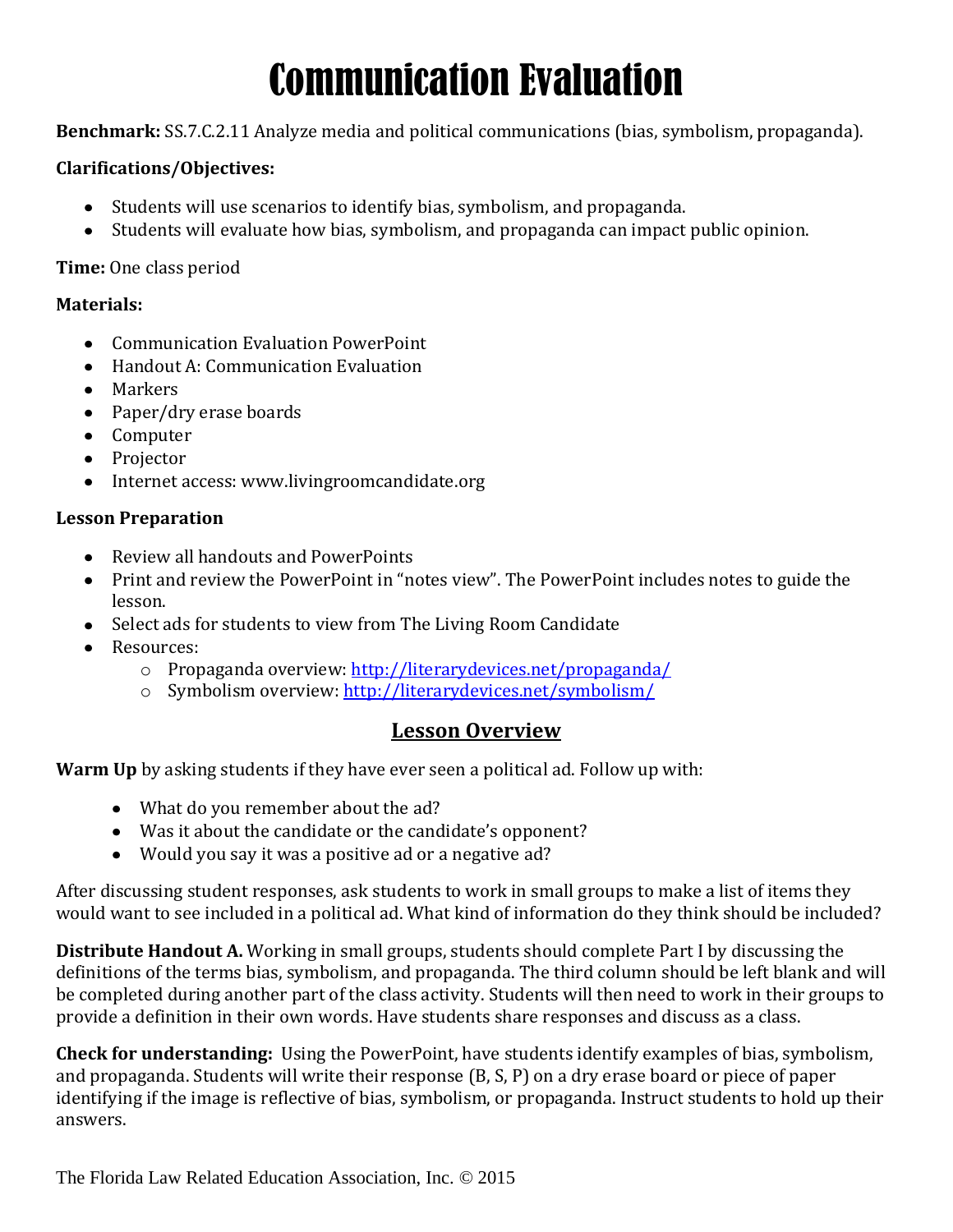**Conduct the ad-viewing activity.** After students have demonstrated a clear understanding of bias, symbolism, and propaganda, they will view pre-selected\* ads from [The Living Room Candidate.](http://www.livingroomcandidate.org/) (\*See notes below for selecting ads for this activity) Show each ad once all the way through. Students will need to identify examples of bias, symbolism, and propaganda as each ad is shown. This should be written in the third column on Part I.

Show each ad again. This time, students will need to complete Part II of Handout A by answering the questions posed. This part of the activity may be done individually or in small groups.

**Debrief the activity** by discussing the completed handout. Emphasize the impact that the ads can have on public opinion through the use of bias, symbolism, and propaganda. Ask students to look back at their list of items they would look for in a political ad to see if they would change their list by either removing items or adding new items.

**Check for Understanding** The final slide will include a question from the End of Course Exam Item Specifications book. Have the students independently write down their answer and ask student to explain how they made their decision.

**Note:** The Living Room Candidate provides ads from political campaigns dating back to 1952. When selecting the four ads the students will view, be sure to provide a balance of ads based on the following:

- Political party
- Positive campaigning vs. negative campaigning
	- o Positive campaigning: showing the candidate in the best light possible.
	- o Negative campaigning: showing negative information about the opposing candidate.
- *For example*: Include two commercials for the democratic candidate one positive and one negative - and two commercials for the republican candidate – one positive and one negative.

This activity can look at either historical examples, contemporary examples, or a combination. This website also allows you to search ads based on the type of commercial and the issue(s) addressed.

#### **Extension Activity:** <https://www.icivics.org/teachers/lesson-plans/propaganda-whats-message>

Under the Media and Influence curriculum unit on iCivics, use the lesson *Propaganda: What's the Message?* This lesson includes a gallery walk activity where students will evaluate a variety of posters from the past and present.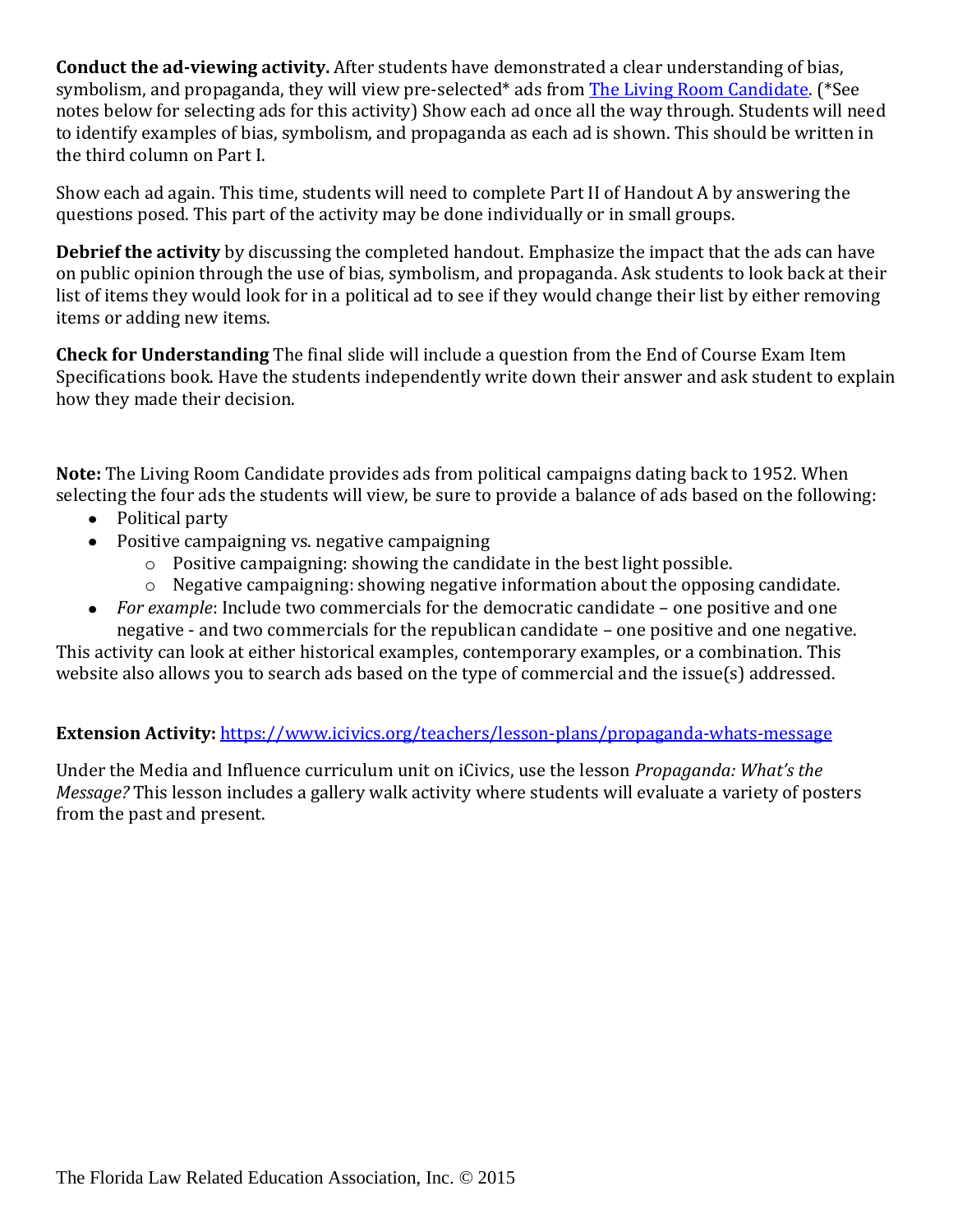# Communication Evaluation

**Part I Directions**: In small groups, discuss the terms in the grid below. For each definition, provide your own interpretation. What does that term mean to you? How would you define the term?

## **You will use the third column during Part II of the activity, so leave it blank for now.**

| <b>Term</b>      | <b>Definitions</b>                                                                                                                                                                          | <b>Examples</b> |
|------------------|---------------------------------------------------------------------------------------------------------------------------------------------------------------------------------------------|-----------------|
| <b>Bias</b>      | Display of favor for or against someone or something; often seen as<br>prejudicial.                                                                                                         |                 |
| <b>Symbolism</b> | The use of symbols to represent ideas.                                                                                                                                                      |                 |
| Propaganda       | Communication aimed at influencing public attitudes or opinions<br>toward some cause or position. Propaganda is often used to manipulate<br>human emotions by displaying facts selectively. |                 |